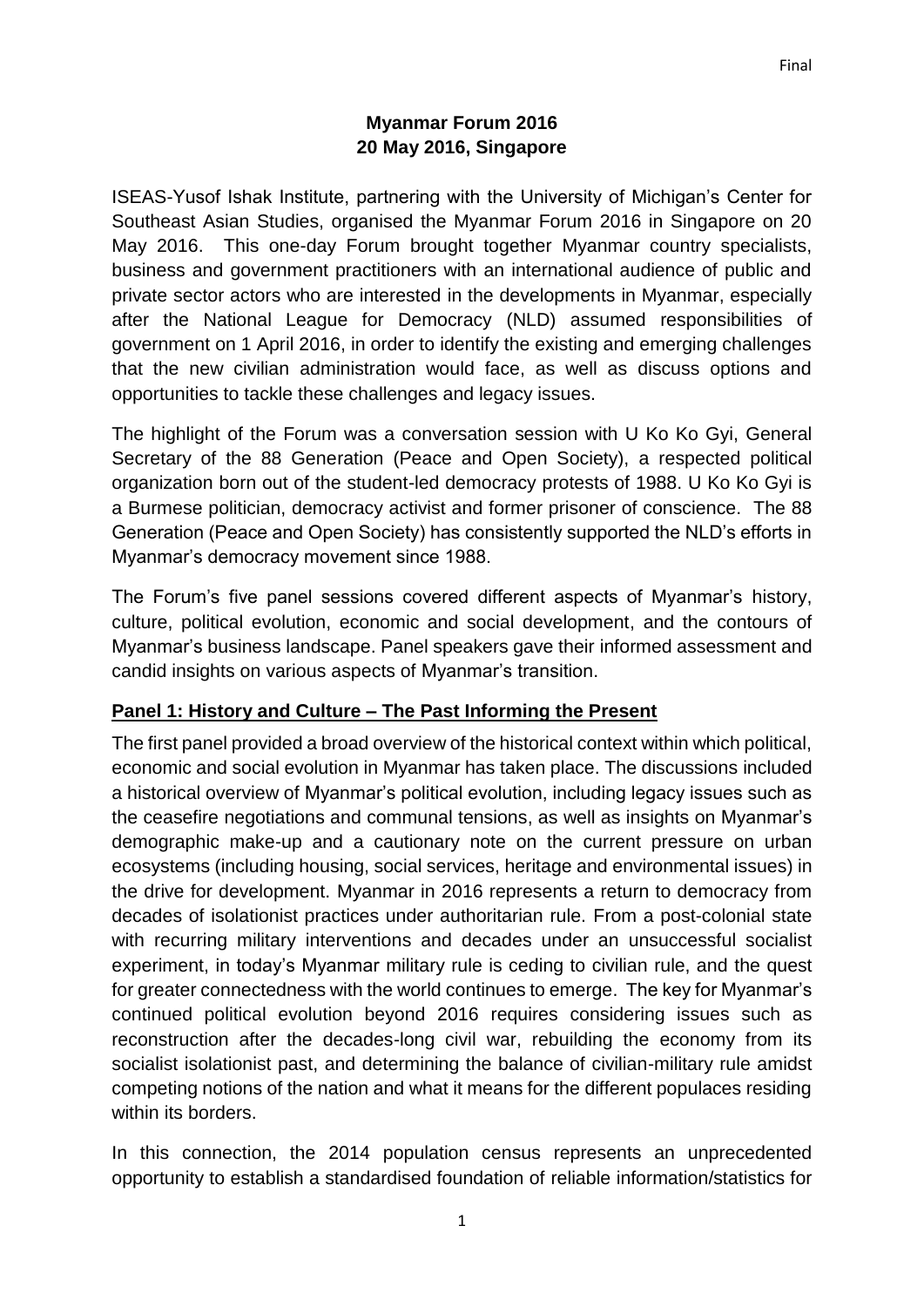future policy-planning, notwithstanding obvious shortcomings motivated by political considerations (e.g. non-enumeration of certain displaced communities in conflict areas). Myanmar's statistical system faced almost complete disintegration under the centralised information system implemented by the military. This centralised system was efficient in gathering information, but it engendered factionalism and limited the sharing of information horizontally and vertically. There is still lingering mistrust to share the census results with relevant agencies and departments. Without credible statistics, many issues at local levels (including urban planning and administration) will continue to be adversely affected.

Trust is also important in national reconciliation efforts. In fact, the single-most important factor is building trust with and among the different ethnic ceasefire groups. The previous government did not manage to accomplish this at the systemic level, despite some headway in building personal trust with some of the ethnic armed group leaders. The legacy of broken trust stems from the days of the past military government. Even with Daw Aung San Suu Kyi's (henceforth referred to as "Daw Suu") tremendous political legitimacy and the trust that many ethnic leaders have in her, the past experience has made them wary. This may lead them to revisit the compromise agreements that the Thein Sein government had ceded to them. The Thein Sein government negotiators had made these concessions in order to gain some legitimacy in the eyes of the ethnic armed organisations.

Other issues to take into consideration include the communal tensions in Rakhine State, and the rise of ethnic nationalism. The communal tensions have historical undercurrents. After a huge incident of communal violence in 1942, both sides started negative socialisation processes that fed into the negative attitudes. Solving this issue requires addressing the socialisation process. Linking citizenship, identity and religion further conflate the issue. The rise of ethnic nationalism is also important for the peace process and for the Rakhine issue. When the Union Solidarity and Development Party (USDP) government opened up political space, there was a mushrooming of civil society across the country, especially in the ethnic areas. But as the USDP government did not pay attention to promoting an all-inclusive national identity, the new government will now need take this particular issue into account to produce tangible results in the peace process.

The discussions in Panel 1 mainly highlighted the complex nature of Myanmar's evolution. But the discussions also pointed out there are also many opportunities and how the country will continue to evolve depends on how the political actors will take advantage of these opportunities.

## **Panel 2: Political Evolution—Democracy Dilemmas**

The second panel continued with the focused assessment of political developments in Myanmar, particularly the implications of the 2015 election results and the tasks ahead for the first civilian government in more than half a century. The discussions highlighted the following: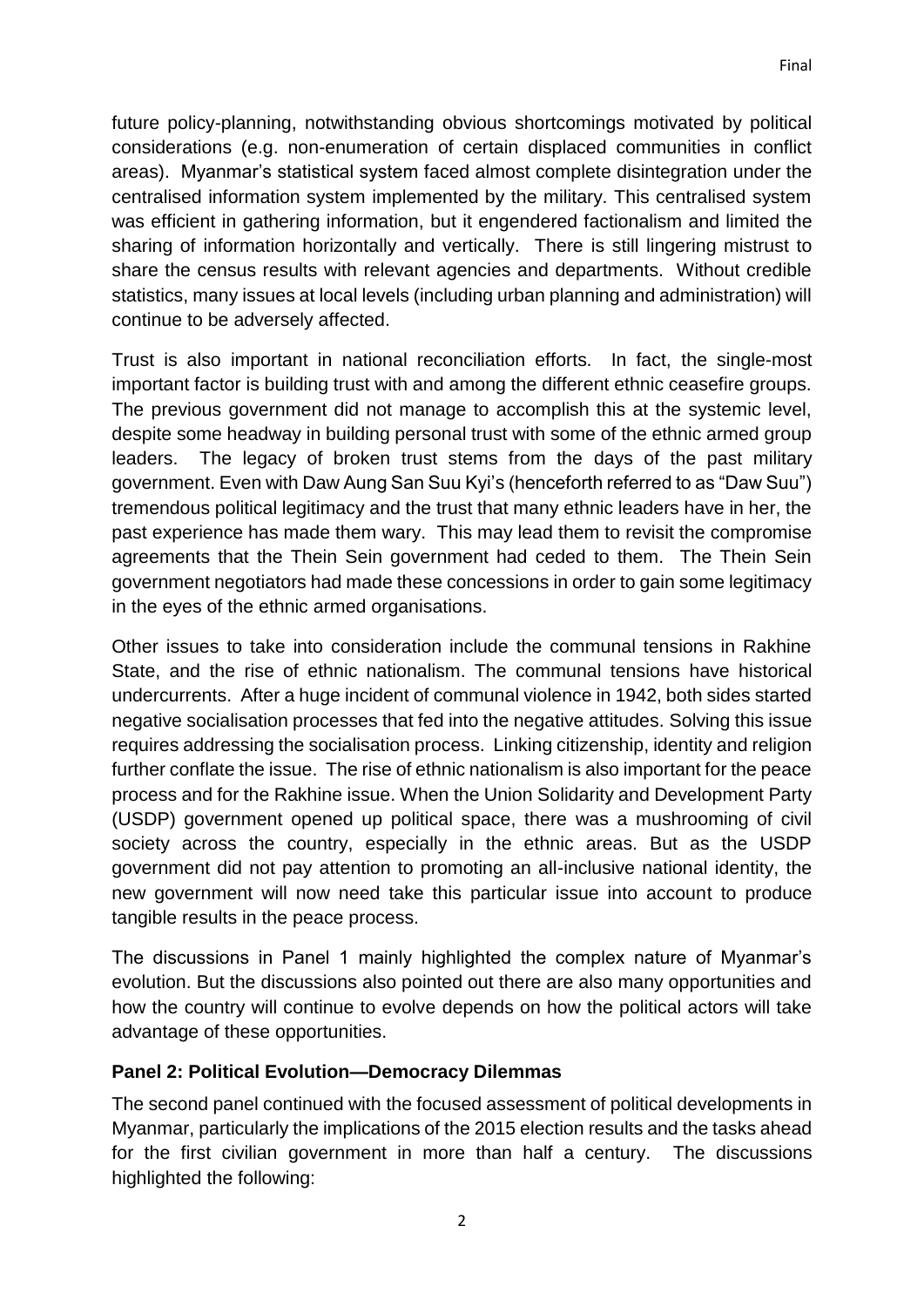- While great progress has been made in the area of democratization, including more venues for public participation and academic freedom, there is a dire need for concrete policies and substantive programmes to give effect to the slogans. Currently, there seems to be a conflation of slogans and programmes. The government is relying on numerous central and regional planning agencies for policy formulation. The legacies from the Indian administration and socialism mean that these agencies are stretched thin and not yet producing concrete policies. The new government needs information to produce necessary policies, but there is a dearth of information due to the structural problem of the military's control of security sector information, and the reduced role of civil society, parties and the media. Everyone, including investors, is in a waiting mode, for both political and policy stability, and to learn what those policies are going to be.
- One major change is the *personification* of change in the form of Aung San Suu Kyi. In 2015 people voted for the NLD as a protest against the military, leading to a landslide win for the NLD. As a result of this victory Daw Suu wields both *awza* (honor/moral authority) and *ana* (power). And yet, the 2008 constitution forces the NLD and the *Tatmadaw* (military) to live and work together. In fact, the "iron triangle of power": the military, the oligarchy (business oligarchs associated with the military), and Buddhist nationalists have put the NLD in a structural straitiacket.
- The combination of centralized power and populist strategies by the current government may challenge the strengthening of institutions that are necessary for stable democracy and good governance. Weak institutional capacity means Myanmar needs risk-taking leaders —especially at the mid-level.
- The new government should also prioritize engaging with and strengthening a broad set of stakeholders, including political parties, civil society organisations (CSOs) and the media. Civil society plays an important role in rebuilding and reconciliation, but there should not be expectations for a truth and reconciliation commission. Although there are interactions at the top level, the main problems are at the local level. Stereotyping and Buddhist nationalism are also obstacles to local reconciliation. Thus, to pursue reconciliation the government needs to move beyond its electoral mandate and bring a broader set of stakeholders to the table. This also includes local or regional parliaments. The regional parliaments are important for building capacity but have not functioned very well in the past, and are not exercising the mandate they have under the constitution.
- There are four challenges related to change: democratization, ethnic peace, civil-military relations and development (poverty reduction). In addressing these challenges, progress in one area does not translate to progress in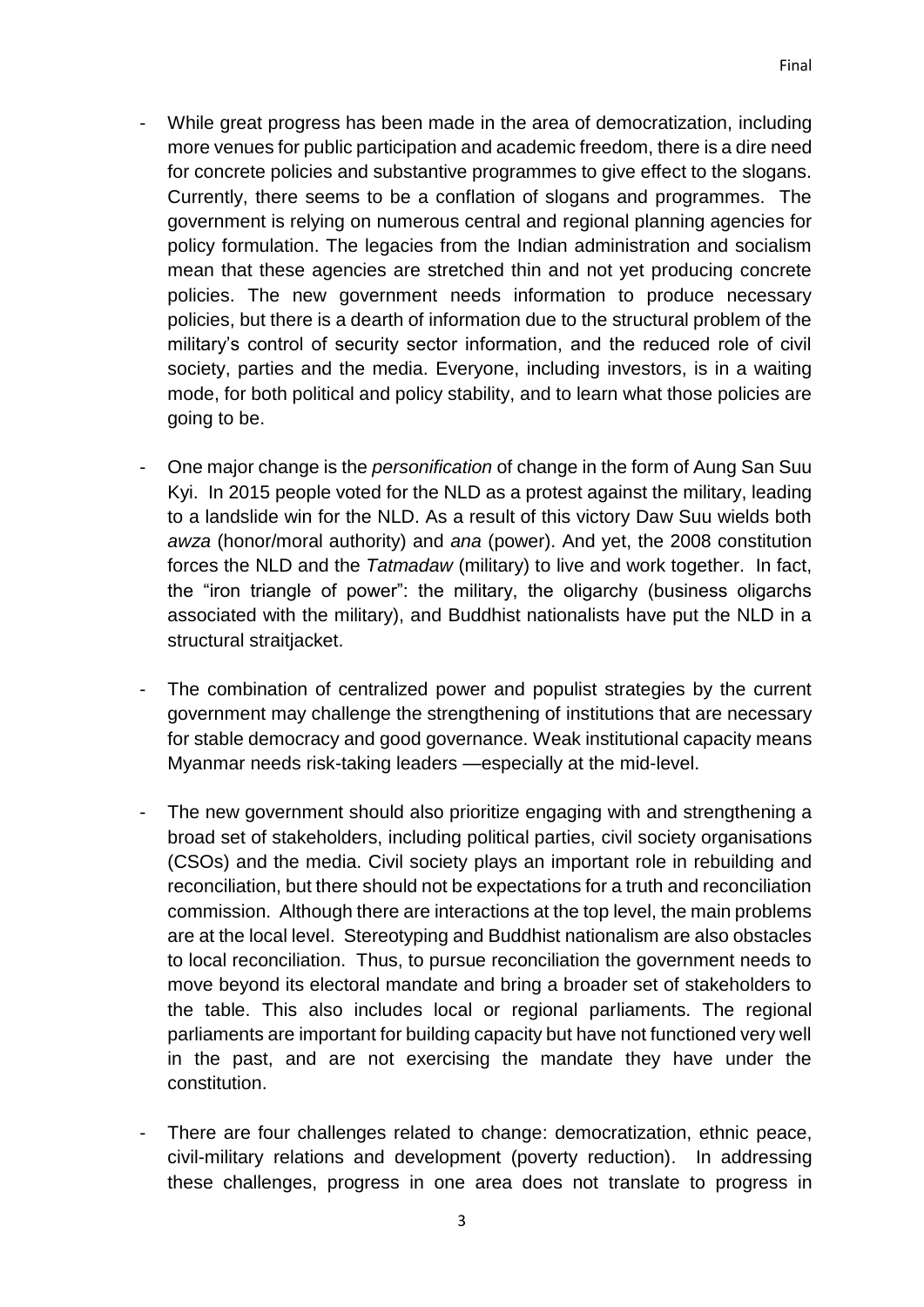another area, and can actually undermine it. Thus, leadership matters in dealing with these priorities and the trade-offs involved. The biggest challenge seems to be managing local and international expectations, as people have contradictory expectations. Even so, Daw Suu can do much to move the reconciliation process forward, and address broader party interests. This is where the tremendous support for the new government can be turned into an opportunity for the policy cycle.

- Myanmar's new institutions have the possibility to produce a transition. The military has changed its tactics by swallowing their pride and avoiding a confrontation with Daw Suu, seeking to improve their public image by outsourcing non-security policy areas to the NLD (e.g. health and education) as well as offering their expertise on the peace process to the new government. As the NLD government doesn't have its own in-house expertise, it may likely end up having a position similar to the military's.
- Although questions remain about the role of the military in the post-election power transition and in the work of the forthcoming legislature, it was true to its word in allowing the 2015 election to proceed smoothly, and in remaining committed to the process for the transfer of power to a new government after the NLD's overwhelming victory.
- Transition implies a known endpoint, but in Myanmar today, it is uncertain what the endpoint actually is. There has certainly been a lot of change to the political system at the macro-level, and it is possible that Myanmar is moving from illiberal pluralism to liberal authoritarianism. This could still change to a more liberal democracy within the "100 days" timeframe. The centralization of power around Aung San Su Kyi begs the question, "Do two wrongs make a right?" The creation of offices for Daw Suu was a reaction to the prohibition of her assuming the presidency, but the centralization of power around her may affect nascent democratic institutions.

-

In tackling the challenges ahead, the government must interact with students, soldiers, monks, labour groups, farmers, and ethnic nationalities. These are legacy issues—problems which were not created by the NLD government but which still need to be addressed. The government will still have to enforce law and order. The government has struck a populist tone, but whether the direction of this populism will be directed inwards (minimum wage) or outwards (protectionism against MNCs) is still uncertain. Additionally, patterns of public participation which are largely supportive and responsive of the winning party's public campaigns, at times seem to contradict with the populist advocacy in Yangon and elsewhere.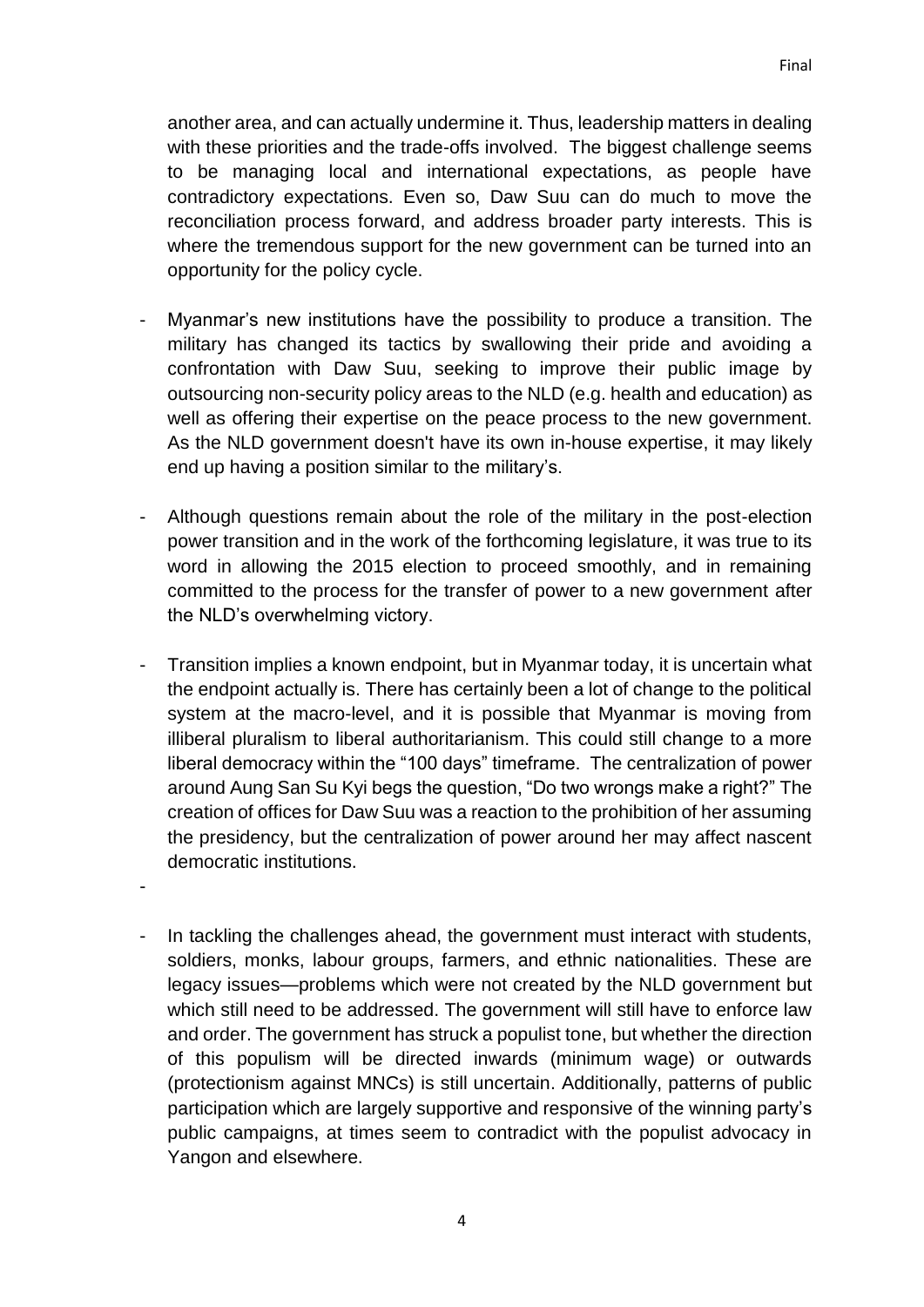# **Panel 3: Economic and Social Developments**

The third panel considered Myanmar's options for economic and social development. Two of the speakers on this panel focused on economic matters, and two on social matters. This session was held under Chatham House rule.

Considering the likelihood that the NLD government will build on the foundation of work done by the previous Thein Sein administration, some structural adjustment remains to be effected. It will benefit the people of Myanmar, to whom most of the dividends of economic reform under Thein Sein did not reach.

The World Economic Forum has reported that Myanmar will be the world's fastest growing economy in 2016. NLD pronouncements and policies thus allow us to look ahead. Priorities enunciated by President Htin Kyaw highlight improving the quality of life of a majority of the Myanmar people. The NLD has also included five policy priorities relating to the economy in its election manifesto. One of these was fiscal prudence; the government is now reallocating funds toward social expenditure, exerting budgetary control and SOE reform. Related to this priority, the NLD has also emphasized another priority of having a lean government and recently, it has begun to downsize the cabinet, merging the ministries and reducing the position of deputy ministers. A third is the revitalization of agriculture; the needs and potential of agriculture will figure importantly in the shaping of economic policy, and the government has requested substantial funding for a loan program to be undertaken by the chronically underperforming Myanmar Agricultural Development Bank. A fourth is financial sector development, including changes in monetary policy. Finally, the NLD administration will focus on the country's infrastructure, on logistics and the economics of logistics.

On 1 May the government started its 100-day programme. There is relatively little information on this programme so far. As regards to implementation, the government has streamlined the Office of President by consolidating the authority of Daw Suu in the capacity of State Counsellor, but it has also created five cabinet committees. Three of these—concerning socio-political, economic and administrative affairs—are chaired by Daw Suu, while the vice-presidents chair the cabinet committees on social affairs and nationality affairs. Thirty-five permanent secretaries, appointed under Thein Sein, remain in place. They will provide the crucial linkages between government policies and economic reforms. There is also to be an economic advisory council.

The financial sector must continue to be developed so that it can emerge as a trusted allocator of resources for sustainable development. Investing in small and medium enterprises (SME) will help strengthen the economy. The micro-finance business law will allow micro-finance institutions to play a role in poverty reduction, as they will be able to make loans to the poor without the need for collateral. At the other end of the spectrum, the securities and exchange law and the Yangon Stock Exchange have created new opportunities for Myanmar investors. A recent financial institution law which governs local banks will allow them to attain international standards. Efforts to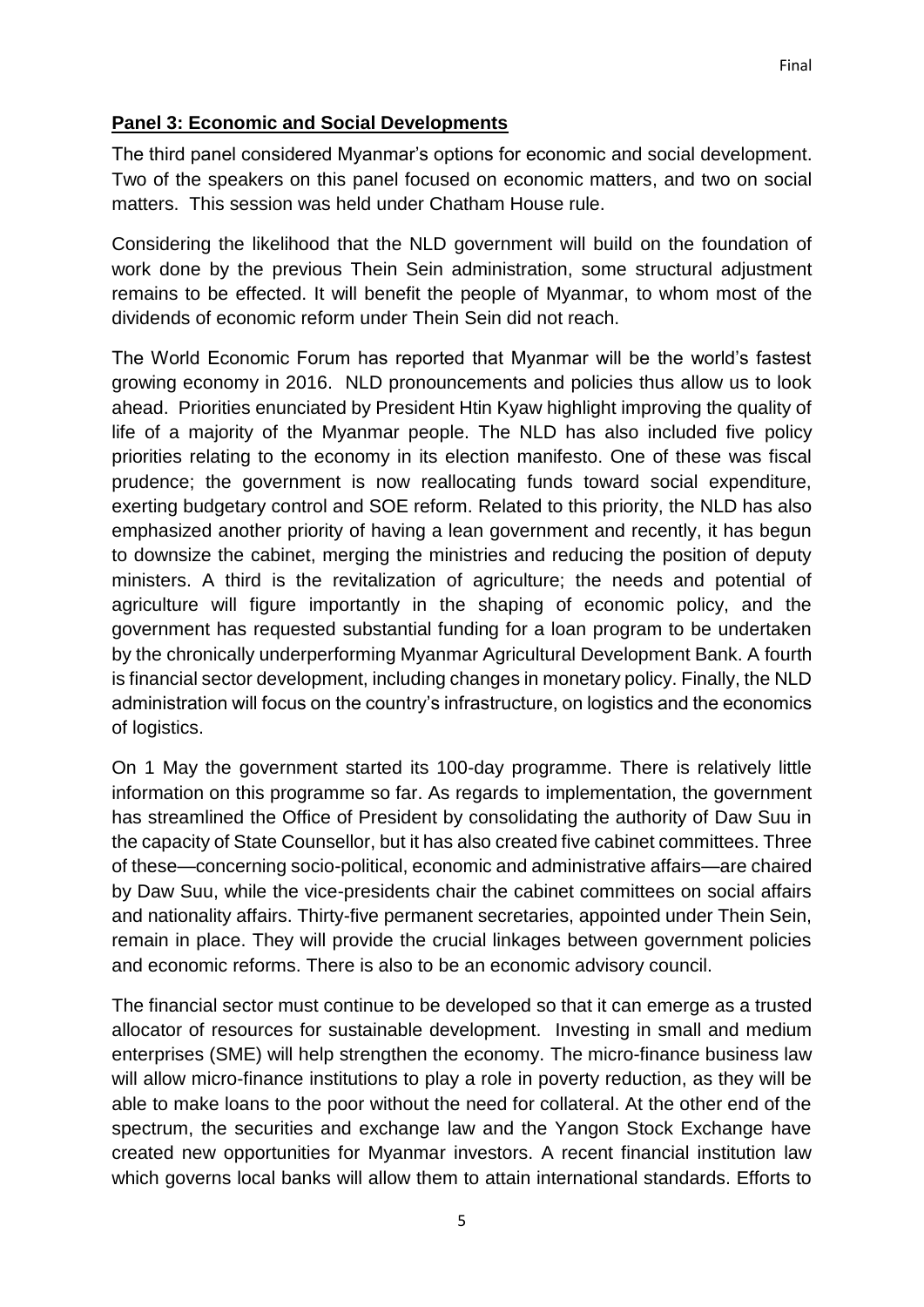modernise payment systems are also under way. Developing human resources and technical capacities and infrastructure in the financial sector is an ongoing concern, as is the need to create trust in financial institutions. The Central Bank of Myanmar (CBM) now enjoys independence and the new government has not changed its leadership. The CBM must now absorb and apply the advice of those foreign parties that are advising it. The new government is also continuing some of the Thein Sein government's policies for the financial sector, in the area of tax policy for example. But the emphasis on lean government may prove a burden for the existing bureaucracy.

On social matters, the latter two speakers stressed the deep divisions in Myanmar society, dating back decades, and the need for attention to the legacy of land confiscation and land grabbing. Addressing Myanmar's land issues will require recognition of communal ownership and of the use of swidden (slash-and-burn) practices, facing up to land grabbing, more awareness promotion of land-titling at the village-level so that land titles can serve as a last resort in self-protection against the loss of land.

Other issues to be addressed are the need for a comprehensive peace settlement, more inclusive economic growth, and coping with Myanmar's rapid adoption of technology and exposure to the outside world. Prospects for the success of the proposed 21<sup>st</sup> Century Panglong conference face jeopardy in the face of rival understandings of the extent of accommodation that its success will require. Highlights are:

- When the Thein Sein administration took over in 2011, if anything unified people across this deeply divided society it was a shared sense of despair, above all felt by parents concerned about the future for their children. After decades of brutalizing, coarsening civil warfare and political repression, many citizens doubted the sincerity of the post-2011 government to work for the good of Myanmar. The success of the November 2015 elections brought to the surface distorted expectations of just how many of Myanmar's many challenges could be resolved by a legitimately elected government.
- Myanmar's political, economic and social troubles are at least five decades old. In fact, repressive rule dates back to the "democratic 50s". Power had been concentrated in the hands of a small group of Buddhist, male, Bamar soldiers and an inner circle of commercial elites close to them. With fragile and to some degree non-existent infrastructural, linguistic, political and relationships from one part of the country to another, the society has little sense of shared experience. These divisions are different to those that affect the rest of Southeast Asia, as the trauma of sixty years of ongoing warfare, repression and the socialization of distrust have entrenched them. Even those people living far from violence have felt the effects of the state's national security focus—in the neglect of health and education benefits, and in the failure to create the social infrastructure that could have led to commonalities.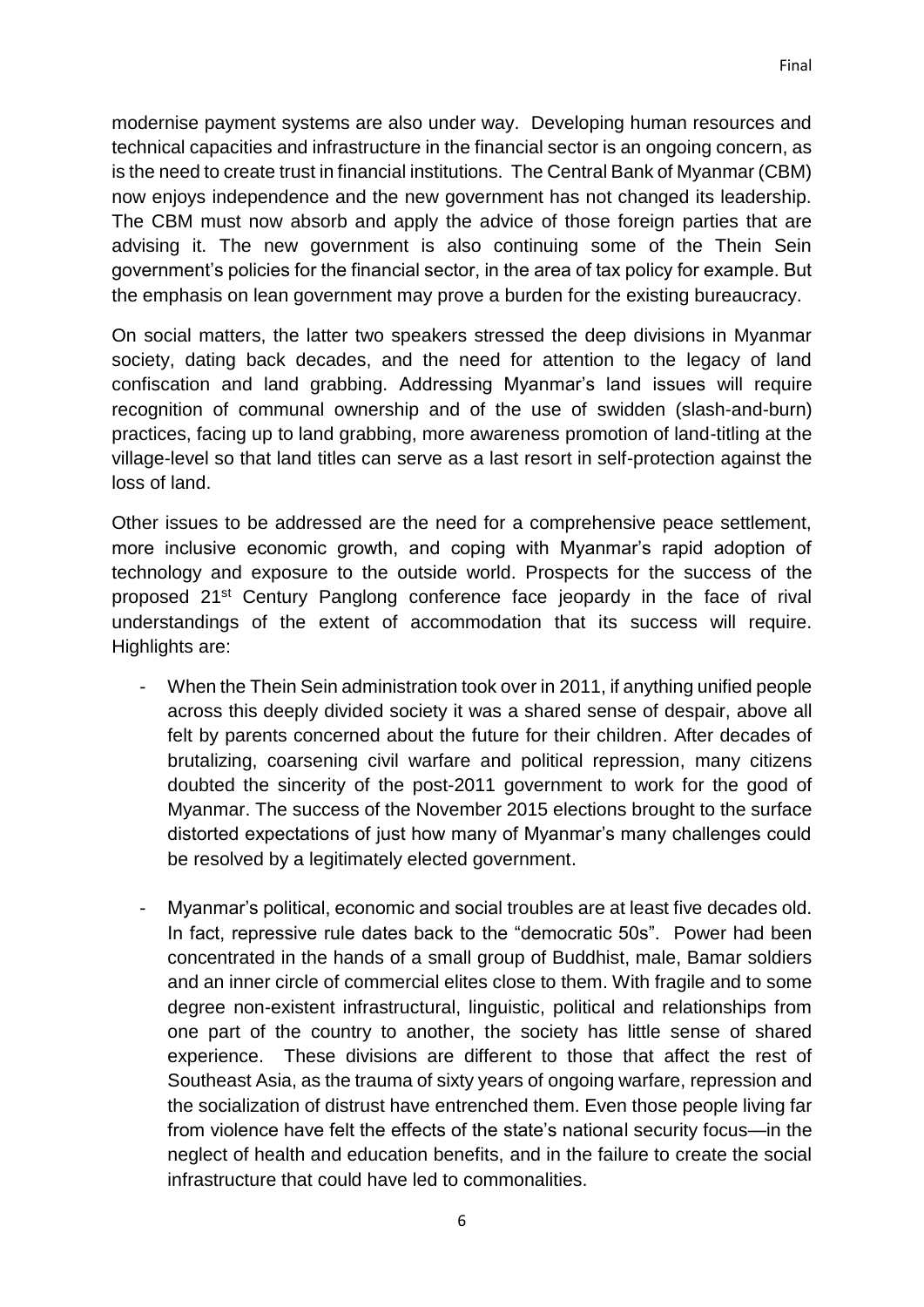- Nevertheless, most ordinary people are realistic about what can be accomplished. Voting in November was about getting old elites associated with military rule out, and now more and more is being said about the duties of citizenship. Myanmar people can thus take charge in fighting these legacy challenges. Real grievances have been pent up for decades, and there are four specific areas that merit mention.
	- o The decades-long and multi-layered issues of land confiscation and land grabbing. There are expectations of speedy resolution of these problems.
	- o The desire for more inclusive economic growth. SMEs have not done particularly well thus far in the "transition," and reducing the role of "the cronies" will both prove economically difficult and have potential unforeseen political and conflict-related consequences.
	- o Comprehensive peace, and not just a ceasefire or a series of them. This will require real political concessions. The idea of a "twenty-first-century Panglong conference" means different things to different people. It must be borne in mind that the original Panglong deal was nine paragraphs long and was signed by only three ethnic-minority groups.
	- o The coincidence of many transitions taking place simultaneously. After long isolation and disconnection from the rest of the world, Myanmar has gone from five to eighty percent Internet saturation in just six years, entirely due to the cellular rollout. The country has gone on-line faster than any other, and it has, unlike any other country, done so via smartphones. It has the fastest rate of Facebook uptake in the world, which has led to new opportunities that many appreciate but also unmitigated platforms for extremism. The dangerous spread of this extremism and hate targets mainly but not exclusively Muslims.

## **Panel 4 – Myanmar's International Relations**

The fourth panel discussed Myanmar's international relations, starting with a brief assessment of major recent trends in Myanmar's foreign relations and an analysis of how the country's opening has affected international engagement in a few key industry sectors. As regards foreign policy, the new NLD-led government appears poised to conduct a policy that embraces the country's longstanding principles of being independent, active, and non-aligned, seeking balanced external relations with the major powers and a constructive role in regional institutions. The new government's democratic mandate and legitimacy also give it added room for manoeuvre in foreign affairs by opening doors to additional partners and attracting international interest in investment in Myanmar. International investors are playing crucial roles by helping to build Myanmar's infrastructure, enhance its public and private sector capacity, and meet pressing social needs through corporate social responsibility projects. With easing or progressive removal of international sanctions, Myanmar has begun to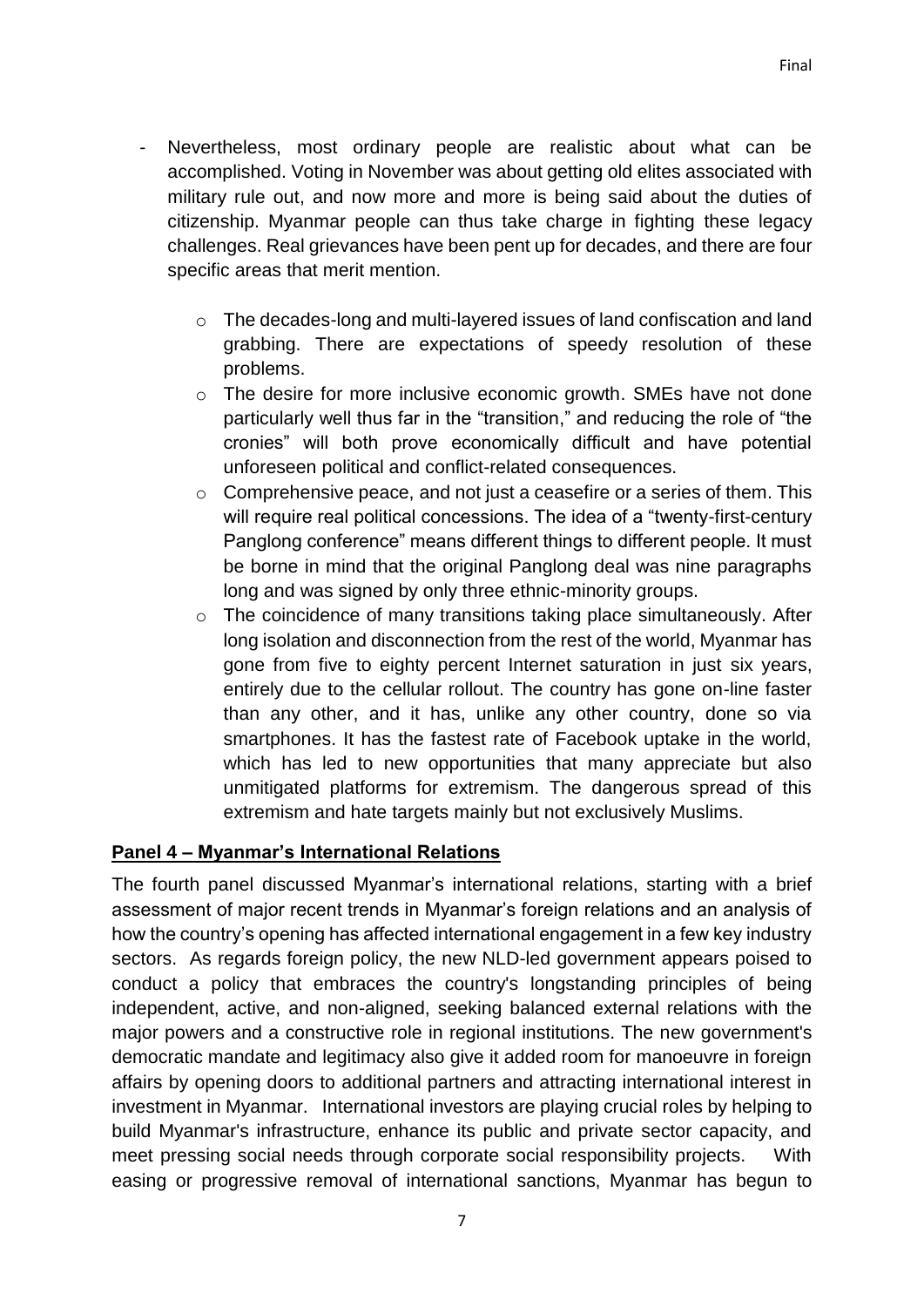diversify its trade and investment relations, which has contributed to an infusion of new ideas on how to strengthen private sector practices and public polices related to economic development and corporate governance.

Some key highlights are:

- The NLD's recent foreign policy pronouncements constitute "old wine in new bottles with new labels." Both during the 2015 campaign and after the election, Daw Suu and other NLD leaders expressed their intent to follow a neutralist and independent foreign policy in line with longstanding tradition. Nevertheless, there were important differences in nuance, including a shift from a realist to a more neoliberal approach. Daw Suu also now seems to have a more positive view of regional organisations.
- Daw Suu has a pragmatic view of Myanmar's relationships with the great powers. She has sought to balance Myanmar's ties with the major powers. The NLD's foreign policy can benefit from the party's democratic legitimacy, which gives it more manoeuvre space.
- Daw Suu has also stressed a people-based approach in which the interests of the society, not just state or region security drive foreign relations. This presents new opportunities for conducting a "multiple-track diplomacy".
- But the continuing arms embargoes present a challenge to efforts to maintain diverse relations. The military has influenced the country's foreign policy for decades and is still taking a lead role in bilateral relations with Thailand and China over border issues.
- There are also economic underpinnings for the need to maintain diverse relations. From the historical origins of pursuing a non-aligned policy in the Cold War years, Myanmar's geographical location spurs the ambition to be an arena for cooperation rather than competition.
- Myanmar's external economic relations indicate that China and ASEAN economies have great impact as investors. The US sanctions figure significantly in financial actors' calculations on Myanmar. Thus, the moves by the US Treasury in mid-May to relax certain sanctions was practical, and although more was expected, the latest round of easing gave relief to three Myanmar state-owned banks.
- Myanmar's external engagement through private sector channels also provide additional opportunities to help address the country's challenges and needs. For example, GE has provided practical engagement and problem-solving in areas such as leadership development, capacity-building, literacy training,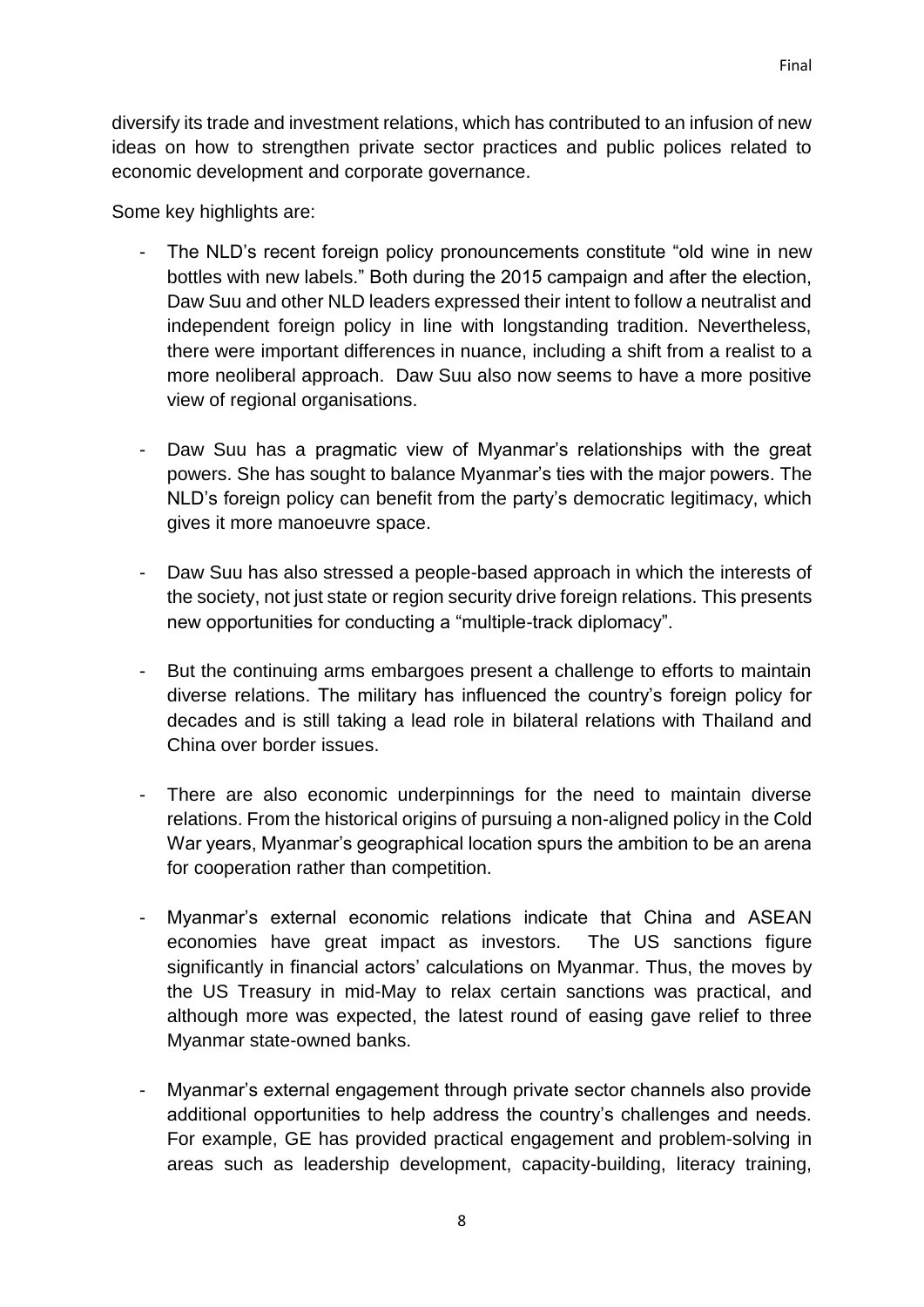finance, health, and transportation, working with ministry officials, local professionals, and external partners. The private sector can assist the government's efforts to meet social challenges and balance the economic disadvantages. The Oversea-Chinese Banking Corporation (OCBC) has promoted "grassroots government," advocating for measures that advance peace, social mobility, and well-being, all of which are keys to economic development.

- Financial institutions can get tripped up on detailed regulations, and banks that navigate the regulations well add real value for their clients.

## **Panel 5: Doing Business in Myanmar**

The fifth panel drilled deeper into the experience and lessons of doing business in Myanmar, from the perspective of different types of businesses, including local and foreign conglomerates, entrepreneurial start-ups, as well as ancillary service providers who represent or advise potential and current investors on Myanmar's investment scene. The panellists' views highlight that although the business environment in Myanmar is challenging the legal framework and investment processes are moving quite rapidly in the right direction. Paperwork has been reduced and timelines for approval have been dramatically shortened. Still, some constraints remain, for example, in foreign exchange controls and human resources. There is thus a need to invest in talent. Companies must be flexible as rules and regulations change. They also need to invest for the long term.

Myanmar is in a good position to "leapfrog" traditional paths to development like manufacturing for export, in which it is not competitive. SMEs and startups can use technology to take advantage of disruptive business trends, and there are many energetic young entrepreneurs willing and able to do this. Politically also the tide is turning against big crony companies that have previously dominated business. . It is not necessary to pay bribes to get licences and contracts from the government. Myanmar is less corrupt than some other places in Southeast Asia, and it is "refreshing" that policy-makers and officials are so conscientious about evaluating business plans. Good corporate governance is also increasingly important. Corporate social responsibility, environmental sustainability, and community engagement are also emerging as important considerations in doing business, and there are increasing calls for and acknowledgement that business must contribute back to the community. The government, in particular, is now very sensitive to environmental concerns.

## **Conversation with U Ko Ko Gyi**

The conversation session with U Ko Ko Gyi afforded a first-hand glimpse into the complexities of Myanmar's journey towards democratisation and change. With examples of his personal experience, U Ko Ko Gyi talked about the 88 Generation and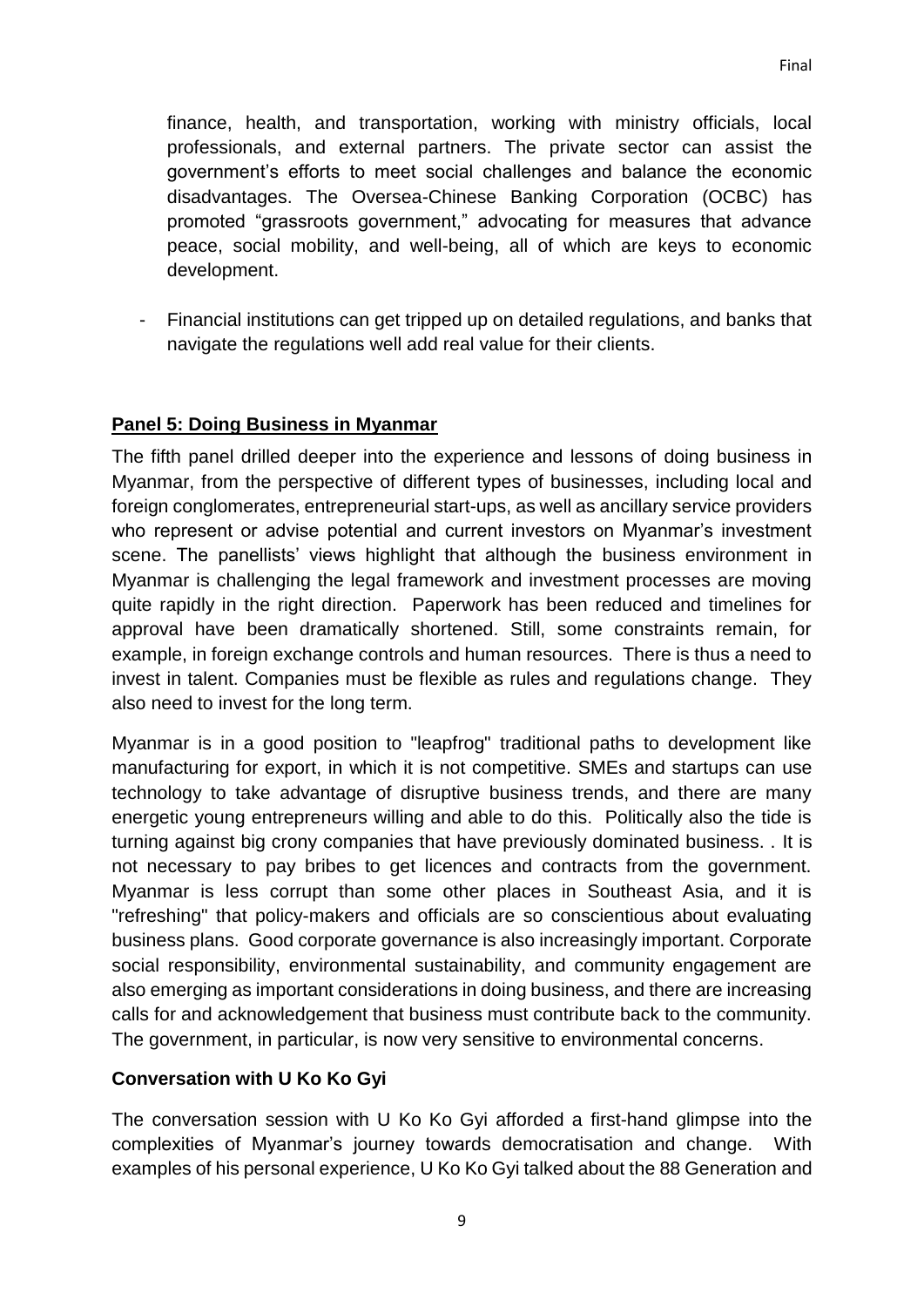its role in the democracy (and later, democratisation) movement, and its current and potential contributions to promoting peace and reconciliation, and supporting democracy in the country.

U Ko Ko Gyi gave a historical context to the role of student activism in Burma's colonial past, as well as in the country's contemporary history. To this day, Myanmar's National Day commemorates the first Rangoon Students' Boycott in 1920 which aimed for independence from colonial rule. Subsequent movements, including the 1300 Revolution (the 1938 British Oil Corporation workers' strike) as well as the students' movements, were all in the same mould. After independence, the students continued to be the voice highlighting oppression of democratic rights. The activism of the students was compelled to go underground with the demolition of the Student Union building after the 1962 coup. The bloody coup in September 1988 – following months of protest initiated by university students over unjust social conditions, culminating in a nation-wide strike on 8 August 1988 (the "Four Eight" strike) – led to many student leaders and participants, including Ko Ko Gyi, to be arrested and imprisoned. Even after release from prison, the close monitoring of any activity carried out by these students inevitably led to re-arrests and harsher sentences. In between arrests, the 88 Generation students conducted several campaigns to support the NLD's revitalisation while Daw Suu was under house arrest.

U Ko Ko Gyi's prison experience brought valuable lessons of endurance in overcoming daily hardships, which included finding common ground for discussion and coexistence. After his release during the Thein Sein-era amnesties, U Ko Ko Gyi was invited to represent the 88 Generation on the investigative commission. U Ko Ko Gyi is currently a member of the joint monitoring committee Union-level (for the peace negotiations). This resonates with the 88 Generation's goal and mission for peace and open society in the country.

The endurance level of the people who continue to high be today in support of the winning NLD party in the 2015 elections. Thus, even as there many challenges, there is also an abundance of opportunities. With the people's endorsement for the NLD to lead the country, and with over 80% of elected seats in parliament, the ruling party can repeal and revise laws that do not work, and promulgate new laws to address the current situation. It is also easier for the ruling party to implement any laws and regulations enacted by Parliament. Another opportunity is the willingness of the people to endure hardships in their support for the NLD to succeed. In contrast, the Thein Sein government had to seek credibility by engaging with civil society organisations, and opening up to the ethnic groups. As the new government has the people's endorsement, it will be easier to realign with old allies and strengthen statesociety relations (which had collapsed in the past). State, market and civil society are the three main pillars for strengthening democracy.

U Ko Ko Gyi stated that the 88 Generation Peace and Open Society will continue its work to push for amending the 2008 Constitution, and its support for the NLD, which